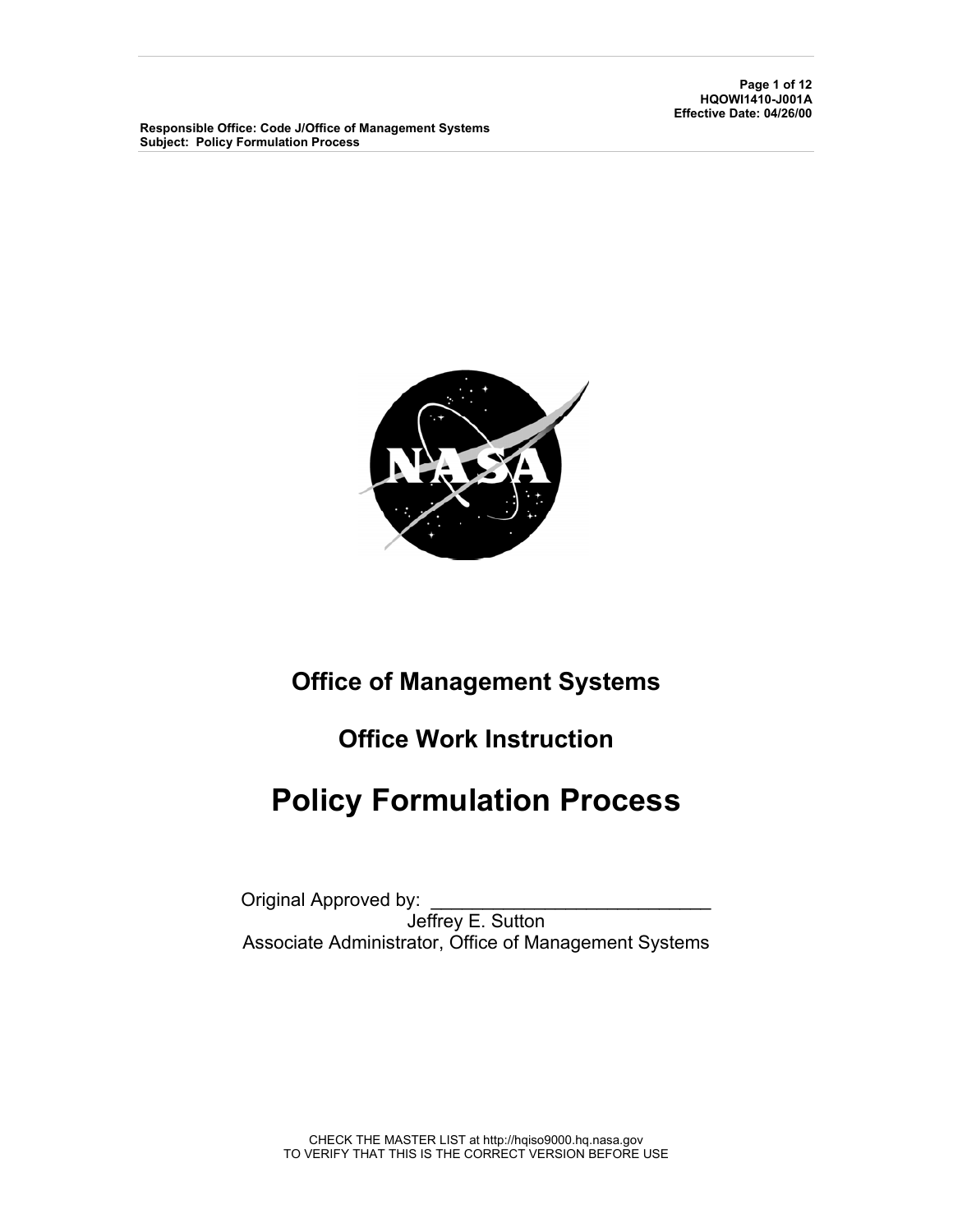## **DOCUMENT HISTORY LOG**

| <b>Status</b><br>(Baseline/<br><b>Revision/</b><br>Canceled) | <b>Document</b><br><b>Revision</b> | <b>Effective</b><br><b>Date</b> | <b>Description</b>                                                                                                                                                                                                        |
|--------------------------------------------------------------|------------------------------------|---------------------------------|---------------------------------------------------------------------------------------------------------------------------------------------------------------------------------------------------------------------------|
| <b>Baseline</b>                                              |                                    | 12/06/99                        |                                                                                                                                                                                                                           |
| Revision                                                     | A                                  | 04/26/00                        | Revisions reflect review of HQOWIs to address Pre-<br>Assessment Audit of Feb 2000, as follows: (1) Correct<br>technical errors in flowchart, (2) Revise steps in section 6 to<br>improve congruence with the flow chart. |
|                                                              |                                    |                                 |                                                                                                                                                                                                                           |
|                                                              |                                    |                                 |                                                                                                                                                                                                                           |
|                                                              |                                    |                                 |                                                                                                                                                                                                                           |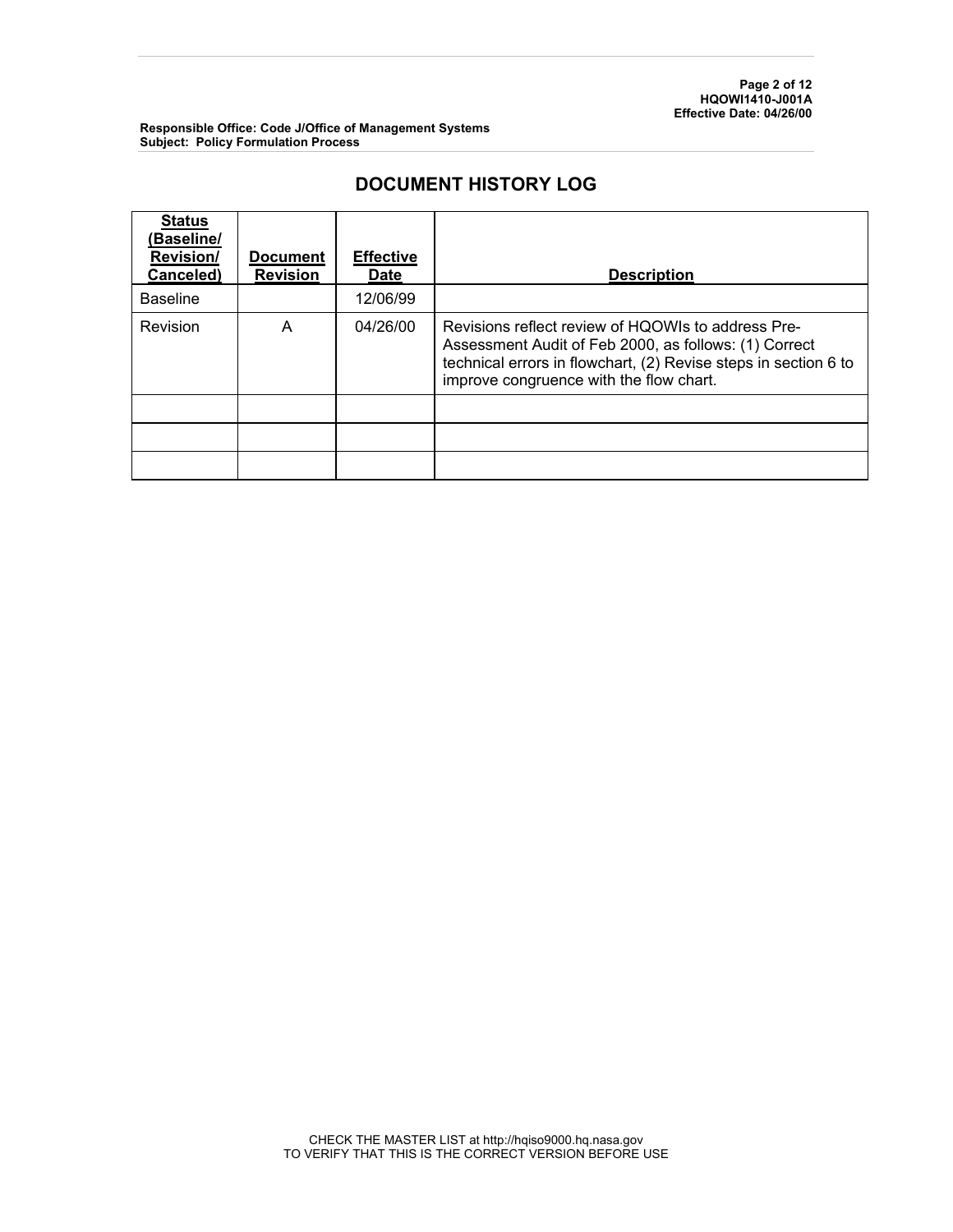## **1. Purpose**

The purpose of this procedure is to describe the steps of formulating and approving Code J directives.

## **2. Scope and Applicability**

This OWI covers: Code J sponsored Policy Directives (NPD's), NASA Procedures and Guidelines (NPG's), Charters, and interim policy guidance requiring approval by the Associate Administrator for Management Systems or the Administrator. The process for formal review and approval of directives is done in accordance with NPG 1400.1.

## **3. Definitions**

- 3.1 Charters. Documentation for Code J sponsored Agency-level Councils, Boards, and Committees are incorporated into the NPG 1000.3, The Organization Manual.
- 3.2 Code J AA. Associate Administrator for Management Systems.
- 3.3 Code JM. The Management Assessment Division, Office of Management Systems.
- 3.4 Directives Manager. The Code J designated Directives Manager.
- 3.5 Director. Division or office director reporting to the Code J AA.
- 3.6 DMS. Directives Management System within NODIS.
- 3.7 Interim Policy. Policy Statements meeting the requirements of NPG 1400.1, section 3.3.3.
- 3.8 NODIS. NASA On-line Directives Information System. Provides a management system for directives in the review and concurrence cycle and a library of approved, in-effect directives.
- 3.9 NPD. NASA Policy Directive. Establishes Agency-level policy.
- 3.10 NPG. NASA Procedures and Guidelines. Establishes Agency-level processes, procedures, and guidance.
- 3.11 Originator. Code J employee(s) (subject matter expert) assigned the responsibility to identify the need for, recommend action, and to draft, revise, and ensure policy is appropriately reviewed.
- 3.12 Policy. Statements of policy, procedure, process or charter incorporated into NPD's, NPG's or Charters.

## **4. References**

- 4.1 NPD 1400.1 NASA Directives System
- 4.2 NPG 1000.3 The Organization Manual
- 4.3 NPG 1400.1 NASA Directives System Procedures and Guidelines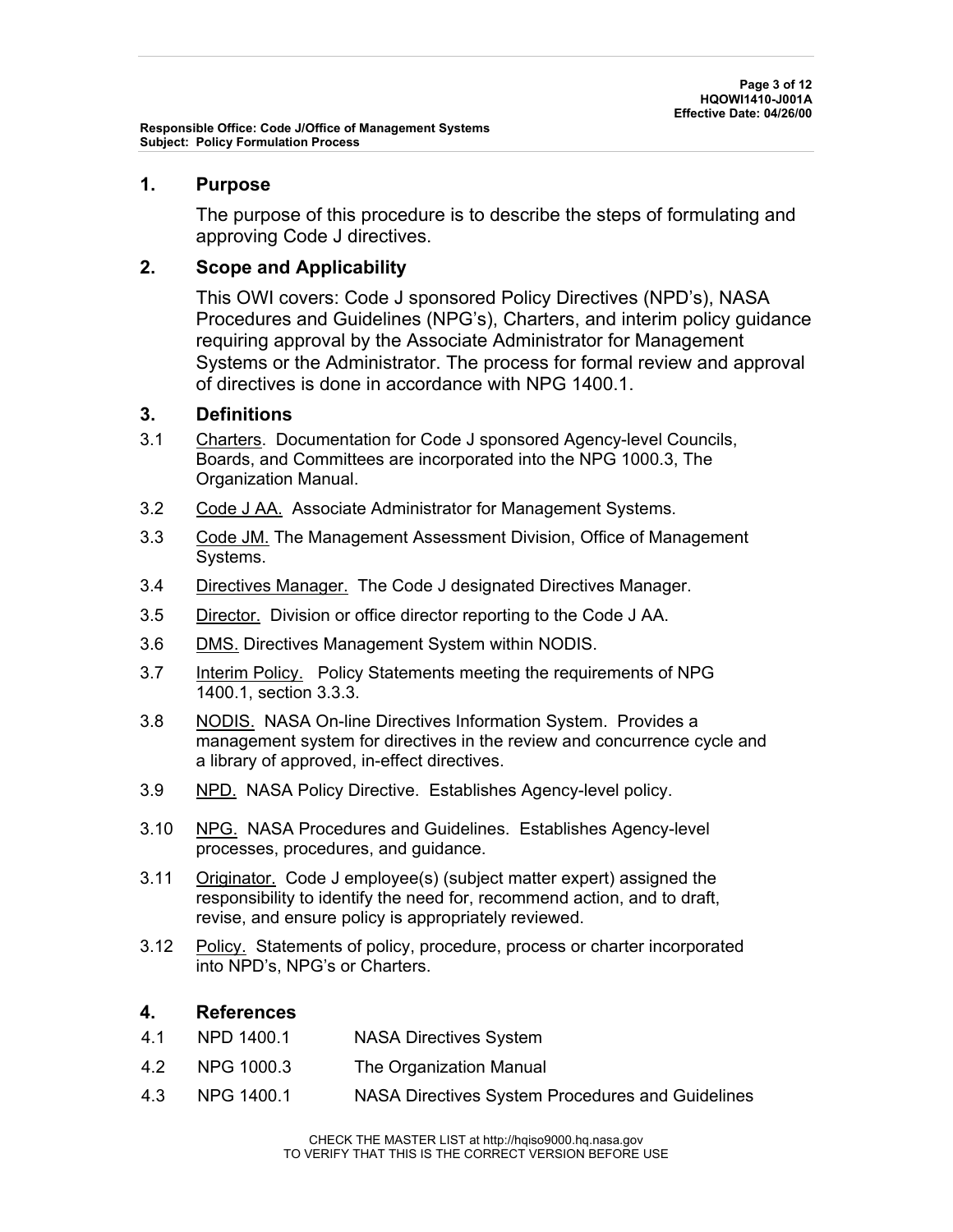**Page 4 of 12 HQOWI1410-J001A Effective Date: 04/26/00** 

**Responsible Office: Code J/Office of Management Systems Subject: Policy Formulation Process** 

### **5. Flowchart**



CHECK THE MASTER LIST at http://hqiso9000.hq.nasa.gov TO VERIFY THAT THIS IS THE CORRECT VERSION BEFORE USE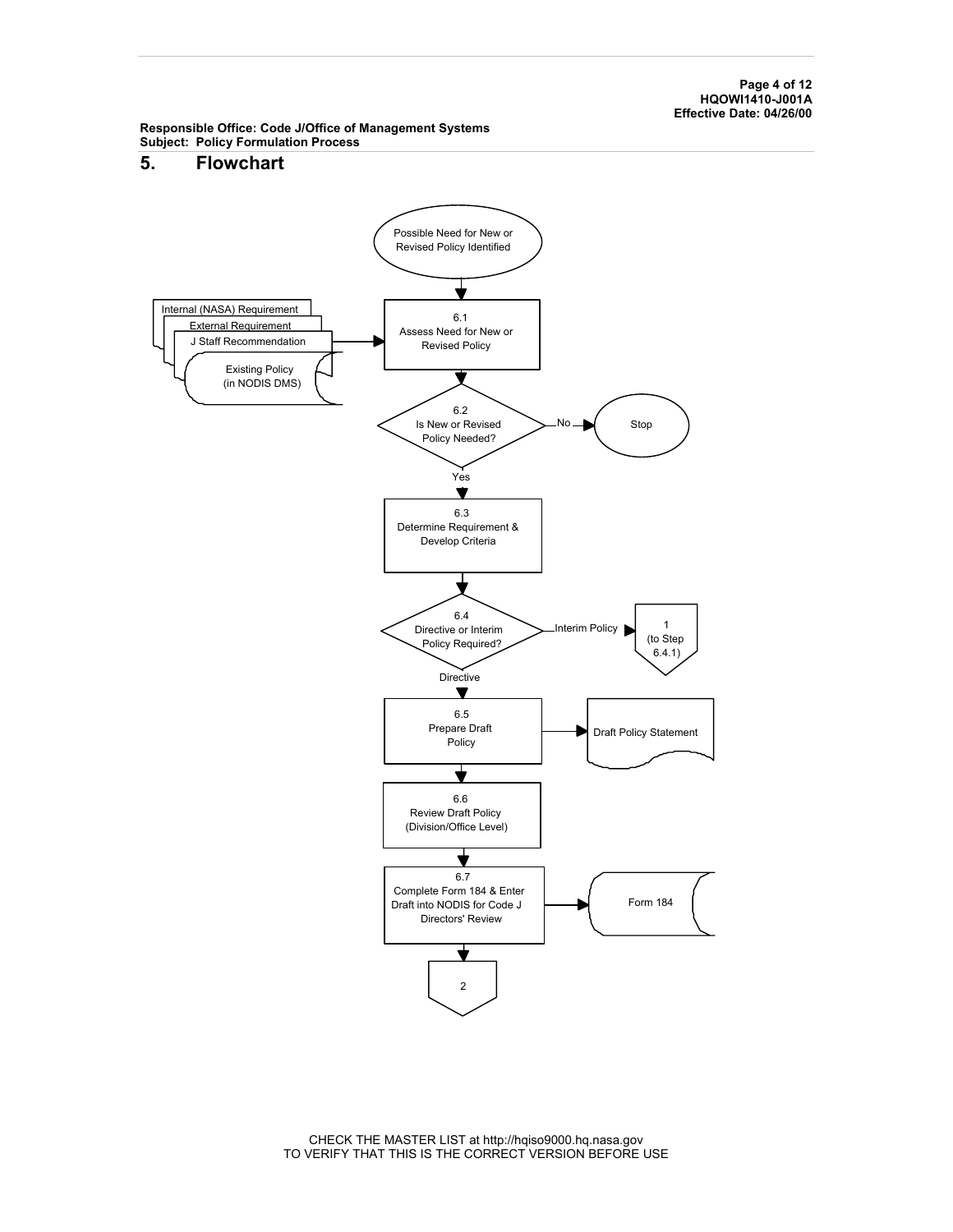**Page 5 of 12 HQOWI1410-J001A Effective Date: 04/26/00** 

#### **Responsible Office: Code J/Office of Management Systems Subject: Policy Formulation Process**



CHECK THE MASTER LIST at http://hqiso9000.hq.nasa.gov TO VERIFY THAT THIS IS THE CORRECT VERSION BEFORE USE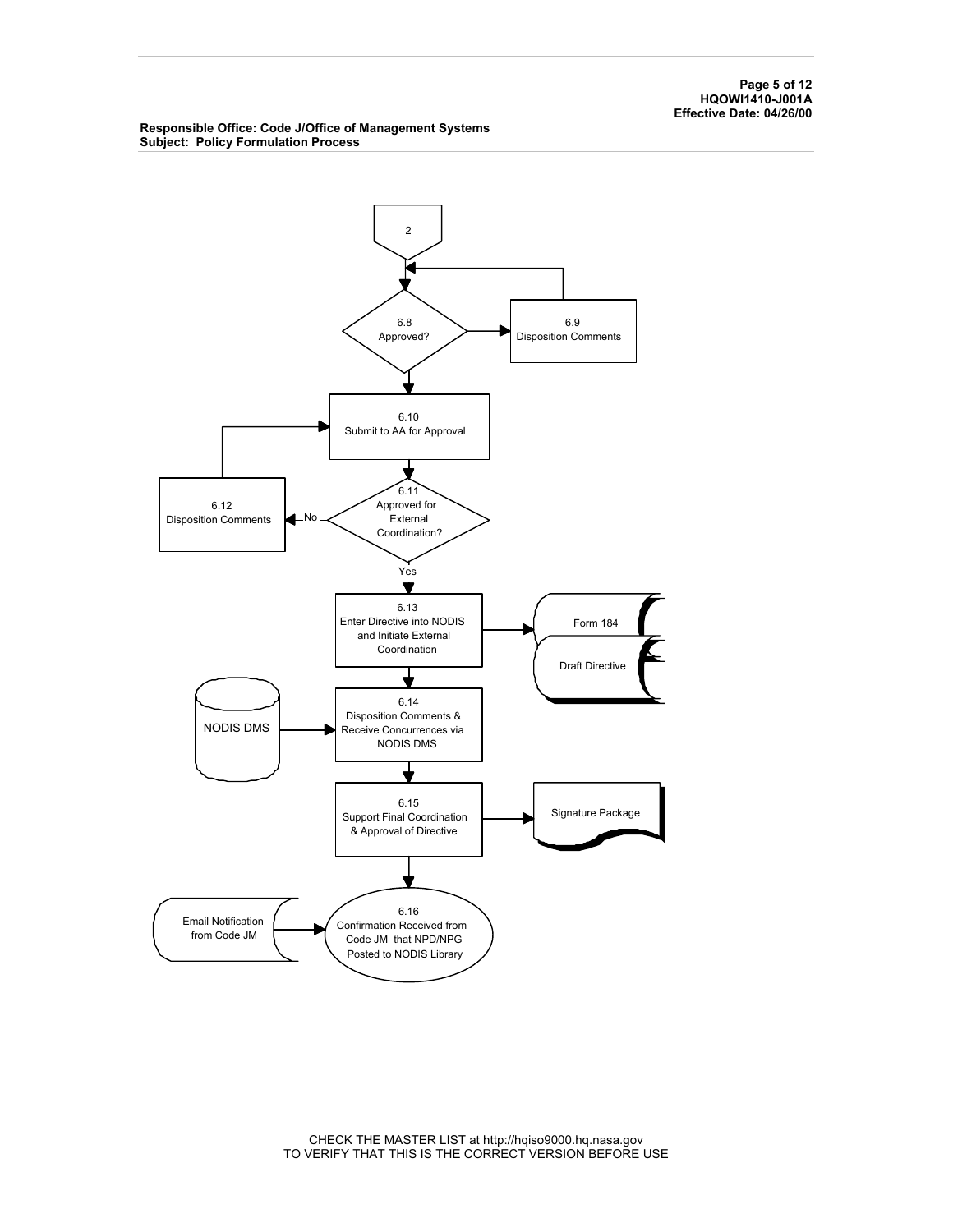**Page 6 of 12 HQOWI1410-J001A Effective Date: 04/26/00** 

#### **Responsible Office: Code J/Office of Management Systems Subject: Policy Formulation Process**

Interim Policy Formulation Process



CHECK THE MASTER LIST at http://hqiso9000.hq.nasa.gov TO VERIFY THAT THIS IS THE CORRECT VERSION BEFORE USE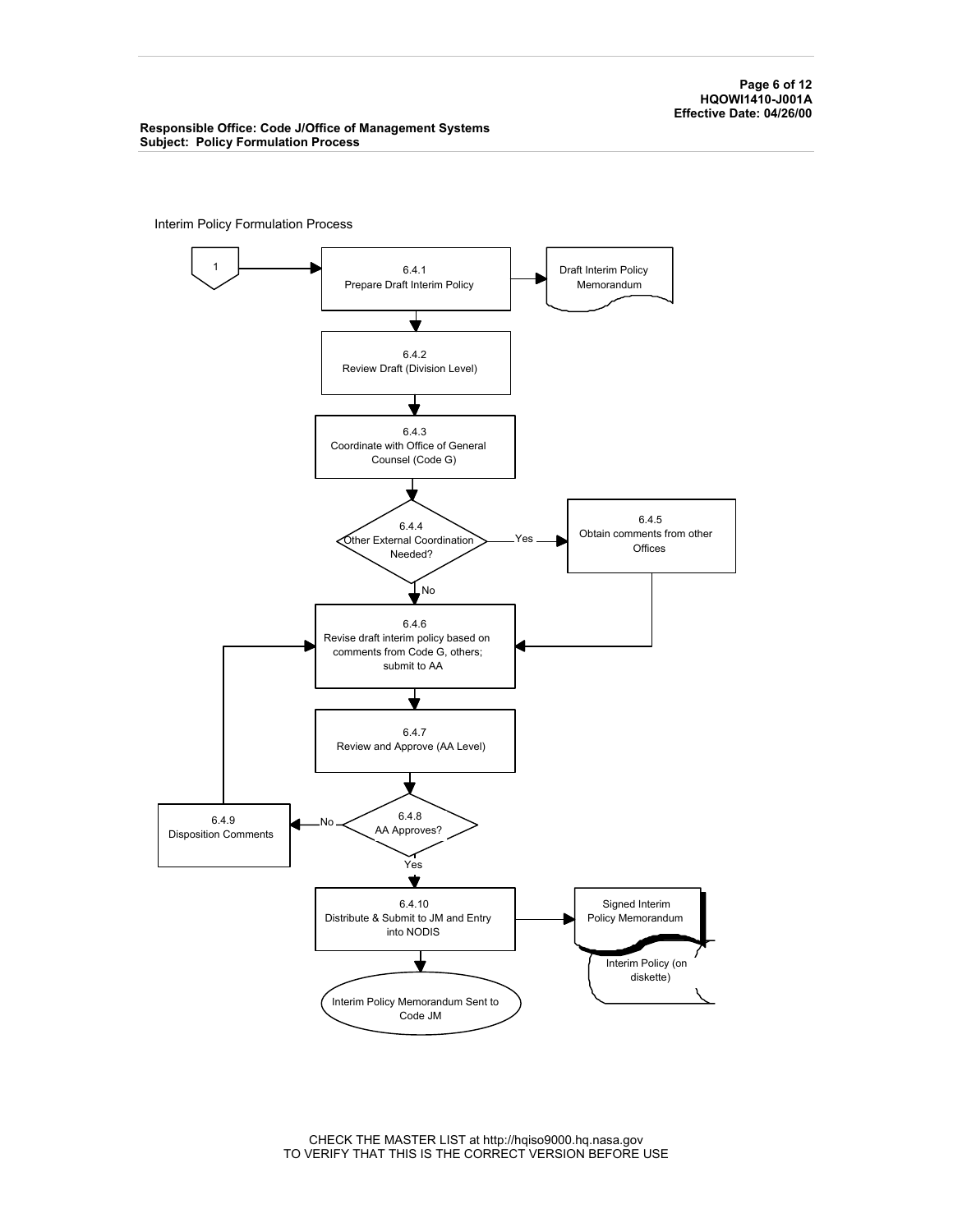| 6.          | <b>Procedure</b> |                                                                                                                                                                                                                                                                                                                                                                                                                                                                                                                                                   |  |  |  |
|-------------|------------------|---------------------------------------------------------------------------------------------------------------------------------------------------------------------------------------------------------------------------------------------------------------------------------------------------------------------------------------------------------------------------------------------------------------------------------------------------------------------------------------------------------------------------------------------------|--|--|--|
| <b>Step</b> | Actionee         | Action                                                                                                                                                                                                                                                                                                                                                                                                                                                                                                                                            |  |  |  |
| 6.1         | Originator       | Assess the need for new or revised policy based on internal or<br>external requirements, Code J staff recommendations, and<br>existing policy.                                                                                                                                                                                                                                                                                                                                                                                                    |  |  |  |
|             |                  | Discuss with Director.                                                                                                                                                                                                                                                                                                                                                                                                                                                                                                                            |  |  |  |
|             | <b>Director</b>  | Determine whether new or revised policy is needed based on<br>originator input.                                                                                                                                                                                                                                                                                                                                                                                                                                                                   |  |  |  |
| 6.2         | <b>Director</b>  | Is new or revised policy needed? If yes, proceed to step 6.3. If<br>no, process stops.                                                                                                                                                                                                                                                                                                                                                                                                                                                            |  |  |  |
| 6.3         | Originator,      | Determine requirement and develop criteria.                                                                                                                                                                                                                                                                                                                                                                                                                                                                                                       |  |  |  |
|             | <b>Director</b>  | a. Tailor the development of a policy position to the<br>circumstances of each identified need for new or revised<br>policy. Consider the following factors:                                                                                                                                                                                                                                                                                                                                                                                      |  |  |  |
|             |                  | i. an analysis of existing policy;                                                                                                                                                                                                                                                                                                                                                                                                                                                                                                                |  |  |  |
|             |                  | ii. range of alternatives;                                                                                                                                                                                                                                                                                                                                                                                                                                                                                                                        |  |  |  |
|             |                  | iii. prior involvement of customers and stakeholders;<br>iv. whether the policy will be developed by an individual,<br>Division/Office team, teaming with other affected<br>Headquarters and/or Center parties;                                                                                                                                                                                                                                                                                                                                   |  |  |  |
|             |                  | v. extent of and mechanism for review by customers and<br>stakeholders on proposed policy prior to approval by<br>Code J AA.                                                                                                                                                                                                                                                                                                                                                                                                                      |  |  |  |
|             |                  | b. Gap analyses and formal project plans approved by the<br>Originator's Director are optional, as determined by the<br>Director.                                                                                                                                                                                                                                                                                                                                                                                                                 |  |  |  |
|             |                  | c. Criteria for adequacy to pursue developing a policy include:<br>providing reasonable assurance of legal sufficiency; customer<br>and stakeholder opportunity for review and comment;<br>consideration of information and recommendations developed<br>prior to and during the drafting of policy; and identification of<br>significant issues related to the new or revised policy that<br>provide a basis for the Director and Code J AA to make<br>decisions on draft policies or make recommendations to the<br>Administrator for decision. |  |  |  |
|             |                  | d. The Director shall determine, for each policy, the extent to<br>which a written approach is required and whether Director<br>approval of the approach is necessary. If an approved<br>approach is required, it will be considered a working document<br>rather than a quality record.                                                                                                                                                                                                                                                          |  |  |  |
|             |                  | Determine whether the policy will be incorporated in a new or<br>revised policy directive or if it meets the criteria (established in<br>NPG 1400.1) and will be issued as interim policy.                                                                                                                                                                                                                                                                                                                                                        |  |  |  |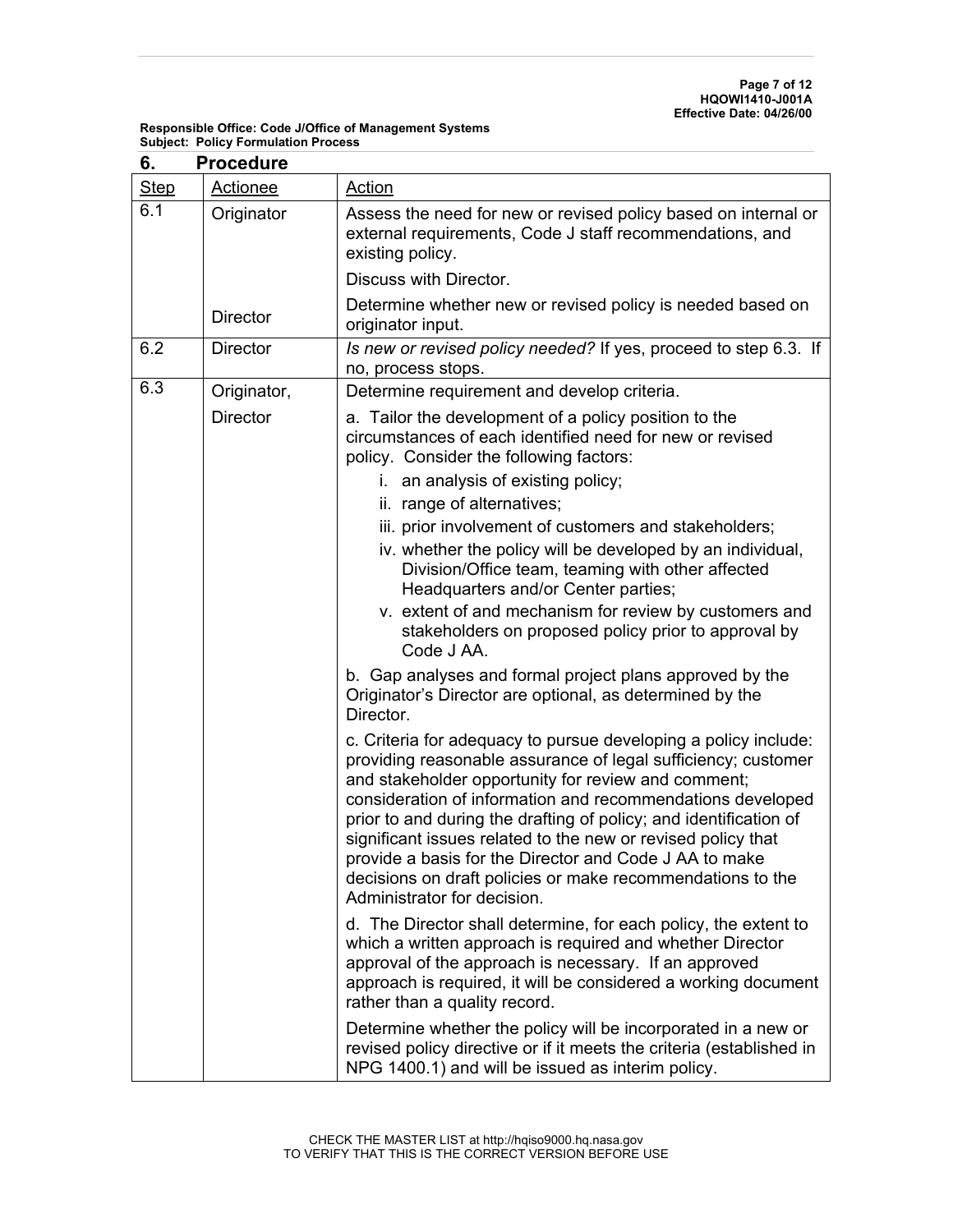| <b>Step</b> | Actionee                                    | <b>Action</b>                                                                                                                                                                                                                                                                                                                |
|-------------|---------------------------------------------|------------------------------------------------------------------------------------------------------------------------------------------------------------------------------------------------------------------------------------------------------------------------------------------------------------------------------|
| 6.4         | Originator,<br><b>Director</b>              | Directive or interim policy required? If the policy will be issued<br>as an interim policy memorandum, go to step 6.4.1 and follow<br>the interim policy sub-process. If it will be incorporated in a<br>new or revised NPD or NPG go to step 6.5                                                                            |
| 6.5         | Originator                                  | Prepare draft policy statement.                                                                                                                                                                                                                                                                                              |
|             |                                             | a. The development of a draft policy statement is an iterative<br>process including consultation and review with customers and<br>stakeholders, as necessary.                                                                                                                                                                |
|             |                                             | b. Comments on various draft policy statements should be<br>dispositioned and significant issues should be identified.                                                                                                                                                                                                       |
|             |                                             | c. The draft policy statement should be sent to the Director<br>with appropriate working papers alerting the Director to<br>potential issues.                                                                                                                                                                                |
|             |                                             | d. The Originator's draft policy statement together with the<br>working papers will be a Division/Office-level document.                                                                                                                                                                                                     |
| 6.6         | Director,<br><b>Directives</b><br>Manager   | The Originator's Director and Directives Manager review the<br>draft policy statement and working papers for sufficiency (see<br>criteria in step 6.3) and other requirements established in NPG<br>1400.1. The Director is reviewing for substance; the Directives<br>Manager is reviewing for conformance with NPG 1400.1. |
| 6.7         | Originator,<br><b>Directives</b><br>Manager | When the Director approves the draft policy statement, the<br>Originator will work with the Directives Manager to complete a<br>Form 184 in the NODIS DMS and load the draft policy<br>statement into the DMS for Code J Director-level review. After<br>entry into NODIS, the policy takes the form of a draft directive.   |
|             | <b>Directors</b>                            | Each Director will review, or have staff review, the draft<br>directive and comment to the Originator within NODIS.<br>Concurrence is recorded on the associated Form 184.                                                                                                                                                   |
| 6.8         | Originator                                  | Approved? If the directors concur without comment, go to<br>Step 6.10. If comments are provided, go to Step 6.9.                                                                                                                                                                                                             |
| 6.9         | Originator                                  | Disposition review comments. Return to Step 6.7 to obtain<br>concurrence.                                                                                                                                                                                                                                                    |
| 6.10        | Originator                                  | Submit draft directive to the AA for approval.                                                                                                                                                                                                                                                                               |
|             | AA                                          | Review draft directive. If approved, sign the Form 184 and<br>initiate external review of the directive. If not approved, provide<br>comments to originator.                                                                                                                                                                 |
| 6.11        | <b>Directives</b><br>Manager                | Approved for external coordination? If further change is<br>needed, return to Originator with directions at Step 6.12. If<br>approved, go to step 6.13.                                                                                                                                                                      |
| 6.12        | Originator,<br><b>Director</b>              | Incorporate AA's comments. Review with Director. No review<br>by other Directors is needed. Repeat review with AA in step<br>6.10.                                                                                                                                                                                           |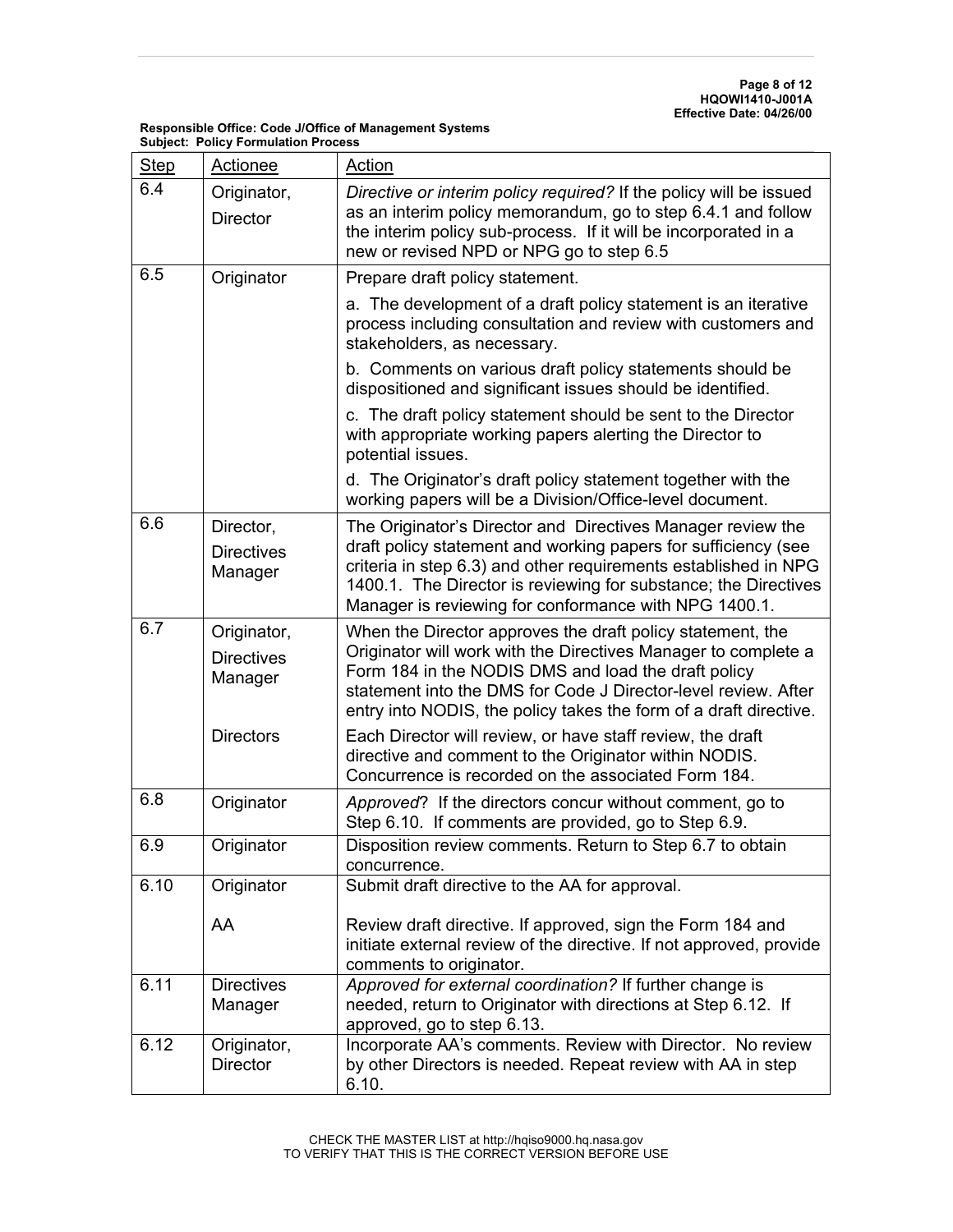| <b>Responsible Office: Code J/Office of Management Systems</b> |
|----------------------------------------------------------------|
| <b>Subject: Policy Formulation Process</b>                     |

| <b>Step</b> | Actionee                                                                          | Action                                                                                                                                                                                                                                                                                                                                                                                                                                                                                                                                                                                                                                                                                                                                                                                    |
|-------------|-----------------------------------------------------------------------------------|-------------------------------------------------------------------------------------------------------------------------------------------------------------------------------------------------------------------------------------------------------------------------------------------------------------------------------------------------------------------------------------------------------------------------------------------------------------------------------------------------------------------------------------------------------------------------------------------------------------------------------------------------------------------------------------------------------------------------------------------------------------------------------------------|
| 6.13        | <b>Directives</b><br>Manager                                                      | Enter AA-approved Directive into NODIS and initiate external<br>coordination. Follow the NODIS coordination process as<br>established by NPG 1400.1.                                                                                                                                                                                                                                                                                                                                                                                                                                                                                                                                                                                                                                      |
| 6.14        | Originator                                                                        | a. Disposition all comments received from reviewing offices<br>via the NODIS DMS.<br>b. For disagreements on significant substantive issues,<br>attempt reconciliation. If agreement cannot be reached,<br>develop a position paper for review by approving official.<br>c. Significant revisions of substantive issues may require<br>additional opportunities for re-review.                                                                                                                                                                                                                                                                                                                                                                                                            |
| 6.15        | Originator,<br><b>Directives</b><br>Manager,<br><b>Quality Control</b><br>Liaison | Support final coordination and approval of directive when<br>Agency-level review is complete:<br>a. develop the final signature package as defined in NPG<br>1400.1. Signature package is submitted to Code JM.<br>b. Revise final signature package as necessary based on<br>reviews by the Office of General Counsel and the<br>Headquarters Correspondence Management Office.<br>c. Directives Manager coordinates development and<br>clearance of the signature package.<br>d. Quality Control Liaison checks signature package before it<br>goes out of Code J.<br>e. NPD's cleared through the NODIS process are signed by<br>the Administrator.<br>f. NPG's cleared through the NODIS process are signed by<br>the AA and returned to Code JM for entry into the NODIS<br>Library. |
| 6.16        | <b>Directives</b><br>Manager                                                      | Directives Manager receives confirmation that signed directive<br>has been placed in the NODIS library and Code JM is<br>retaining the final signature package. The final signature<br>package includes the signed original versions of the directives.<br>For a list of Code J and other NPD's and NPG's, go to:<br>http://nodis.hq.nasa.gov                                                                                                                                                                                                                                                                                                                                                                                                                                             |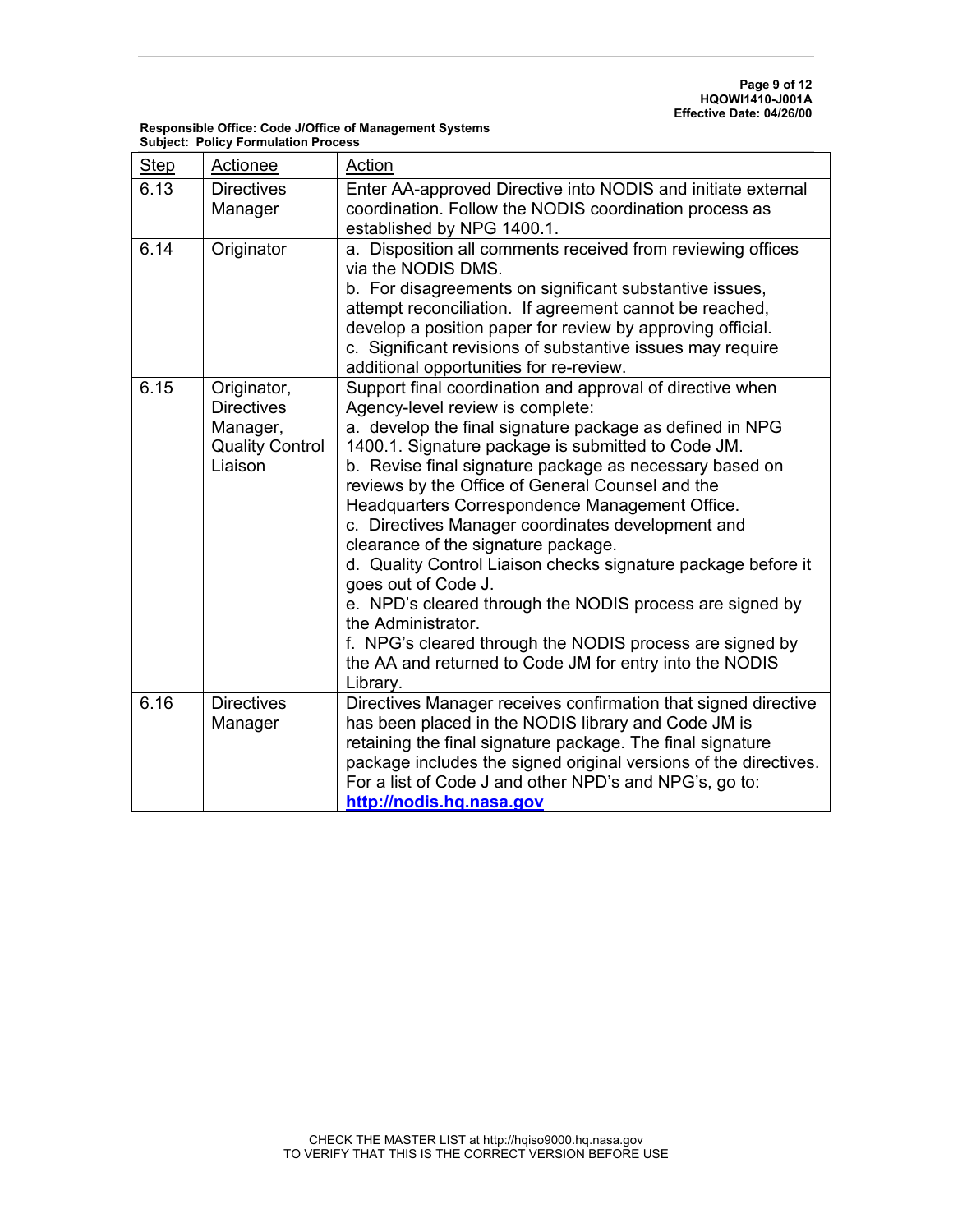| <b>Step</b> | <b>Actionee</b> | Action                                                                                                                                                                                                                                                                                                                                                                                                             |  |  |  |
|-------------|-----------------|--------------------------------------------------------------------------------------------------------------------------------------------------------------------------------------------------------------------------------------------------------------------------------------------------------------------------------------------------------------------------------------------------------------------|--|--|--|
| 6.4.1       | Originator      | Prepare draft interim policy.                                                                                                                                                                                                                                                                                                                                                                                      |  |  |  |
|             |                 | a. The development of a draft interim policy memorandum is<br>an iterative process to meet the criteria set forth in step 6.3.c.<br>However, since timeliness is a factor, the consultative process<br>may be eliminated or reduced.                                                                                                                                                                               |  |  |  |
|             |                 | b. Rather than formally dispositioning comments, the<br>Originator should prepare a memorandum identifying<br>significant issues and options considered in resolving such<br>issues.                                                                                                                                                                                                                               |  |  |  |
|             |                 | c. The Originator's draft interim policy memorandum together<br>with the working papers will be a Division-level document.                                                                                                                                                                                                                                                                                         |  |  |  |
| 6.4.2       | Director,       | Review draft within division.                                                                                                                                                                                                                                                                                                                                                                                      |  |  |  |
|             | Originator      | a. Review is against criteria set forth in step 6.3(c).                                                                                                                                                                                                                                                                                                                                                            |  |  |  |
|             |                 | b. The Director may determine customers, stakeholders, or<br>others who should pre-review the interim policy and provide<br>them an opportunity to review and comment. While this<br>procedure is optional, it will provide a basis for support by the<br>General Counsel and AA. The Director briefs the AA before<br>submission to the Office of General Counsel (Code G).<br>Forward to Code G for concurrence. |  |  |  |
| 6.4.3       | Originator      | Coordinate with Code G. Ensure that Code G's review<br>comments are dispositioned and coordinate with offices that<br>the Code G requests review the draft interim policy before<br>adoption.                                                                                                                                                                                                                      |  |  |  |
| 6.4.4       | Originator      | If Code G requests review by other offices, go to Step 6.4.5. If<br>no further external review, go to Step 6.4.6.                                                                                                                                                                                                                                                                                                  |  |  |  |
| 6.4.5       | Originator      | Obtain comments from other offices, as requested by Code G.                                                                                                                                                                                                                                                                                                                                                        |  |  |  |
| 6.4.6       | Originator      | Revise draft interim policy memorandum to disposition<br>comments from reviewing offices. Submit to Director for<br>review.                                                                                                                                                                                                                                                                                        |  |  |  |
|             | <b>Director</b> | Review to ensure that recommended changes to the draft<br>interim policy have been fully dispositioned and the draft is<br>ready for AA review and approval. Include evidence of Code<br>G's concurrence in forwarding to AA. Submit to Code J AA for<br>approval.                                                                                                                                                 |  |  |  |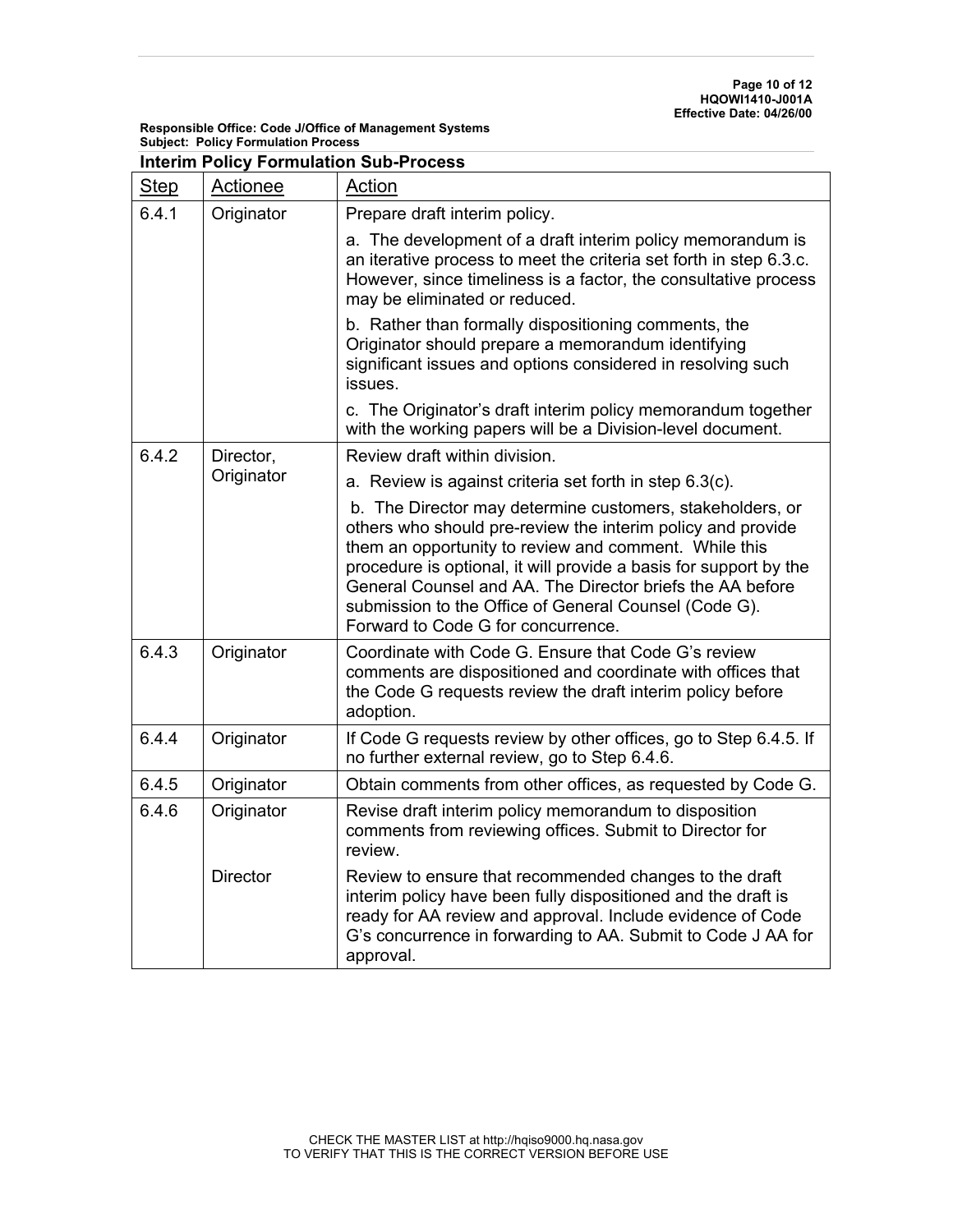| <b>Step</b> | Actionee                       | Action                                                                                                                                                                                                                                                                                                                                                                                                    |
|-------------|--------------------------------|-----------------------------------------------------------------------------------------------------------------------------------------------------------------------------------------------------------------------------------------------------------------------------------------------------------------------------------------------------------------------------------------------------------|
| 6.4.7       | AA                             | Review and approve interim policy memorandum. The AA<br>review is based on the draft interim policy memorandum as<br>approved by the Director after all comments received have<br>been fully dispositioned. If approved, sign the memorandum<br>and provide to Directives Manager. If not approved, provide<br>comments to Originator. The AA may also request additional<br>external review and comment. |
|             |                                | <b>NOTE:</b> The AA has sole authority to approve an Interim Policy<br>Memorandum. The authority may not be delegated below the<br>AA. The policy can remain in effect for up to six months in<br>accordance with NPG 1400.1. When interim policy expires, it<br>may not be extended.                                                                                                                     |
| 6.4.8       | AA                             | If the AA approves, go to step 6.4.10. If not, go to step 6.4.9.                                                                                                                                                                                                                                                                                                                                          |
| 6.4.9       | Originator,<br><b>Director</b> | Disposition AA's comments and/or seek further external<br>comment.                                                                                                                                                                                                                                                                                                                                        |
| 6.4.10      | Originator                     | Distribute approved interim policy memorandum. File signed<br>original in Division/Office files. Send electronic copy of<br>memorandum to NODIS Systems Manager (in Code JM) for<br>filing and inclusion in the NODIS library. The Interim Policy<br>Memorandum remains in effect until expiration or notification<br>of rescission.                                                                      |